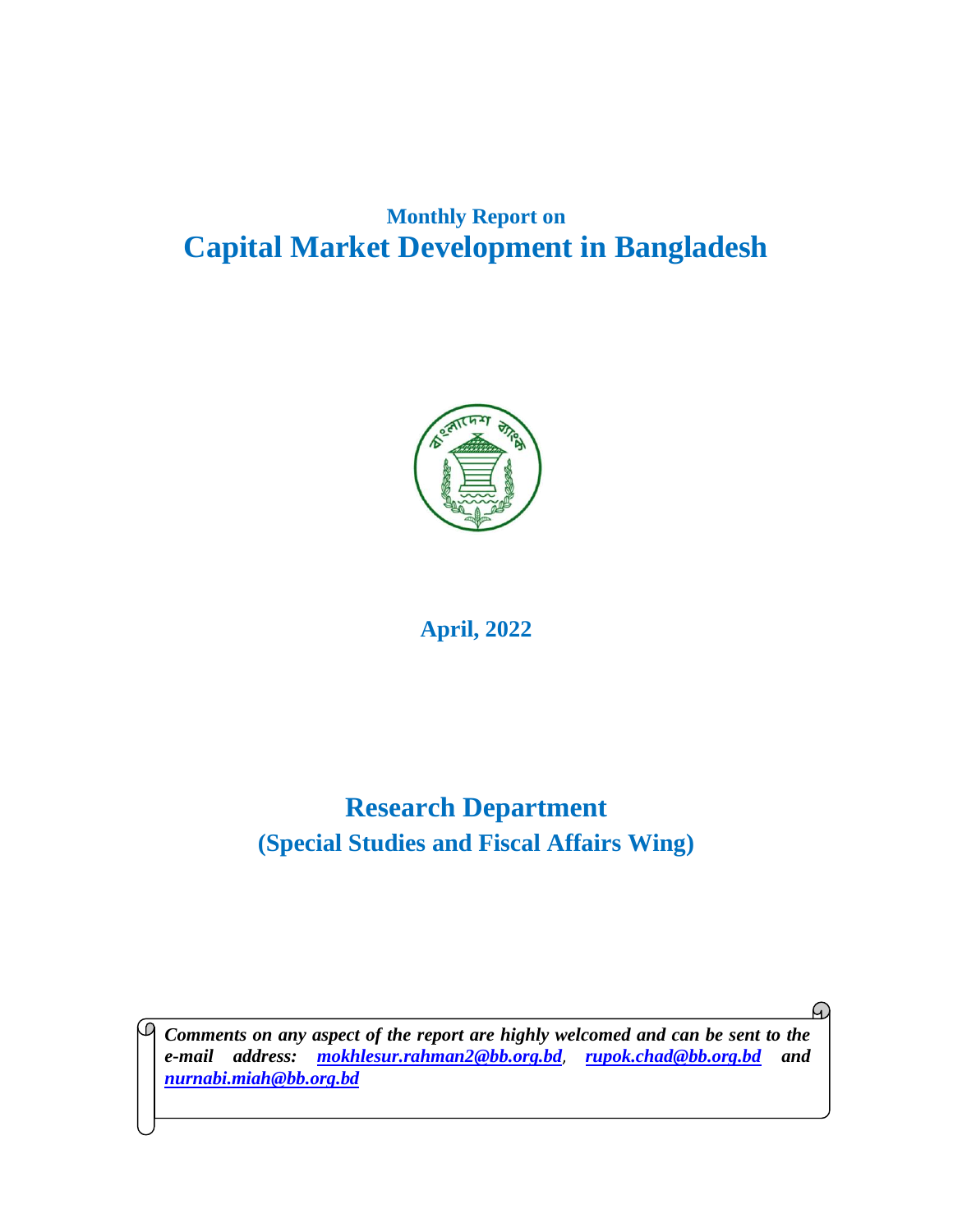# **Highlights in April 2022**

- *Broad Index of DSE and All Share Price Index of CSE stood at 6655.67 and 19474.45 respectively at the end of April 2022, which were 6757.84 and 19748.83 respectively at the end of March 2022.*
- *DSEX Shariah Index (DSES) and CSE Shariah Index (CSES) stood at 1446.98 and 1218.27 respectively at the end of April 2022, which were 1468.11 and 1245.39 respectively at the end of March 2022.*
- *Total turnover value of traded securities of DSE and CSE stood at BDT 121.05 billion and BDT 4.56 billion respectively at the end of April 2022, which were BDT 185.43 billion and BDT 6.64 billion respectively at the end of March 2022.*
- *The market capitalization of DSE and CSE stood at BDT 5369.61 billion and BDT 4509.40 billion respectively at the end of April 2022, which were BDT 5394.15 billion and BDT 4546.00 billion respectively at the end of March 2022.*
- *The Price-Earning (P/E) ratio of DSE and CSE stood at 15.40 and 19.20 respectively at the end of April 2022 which were 15.63 and 16.80 respectively at the end of March 2022.*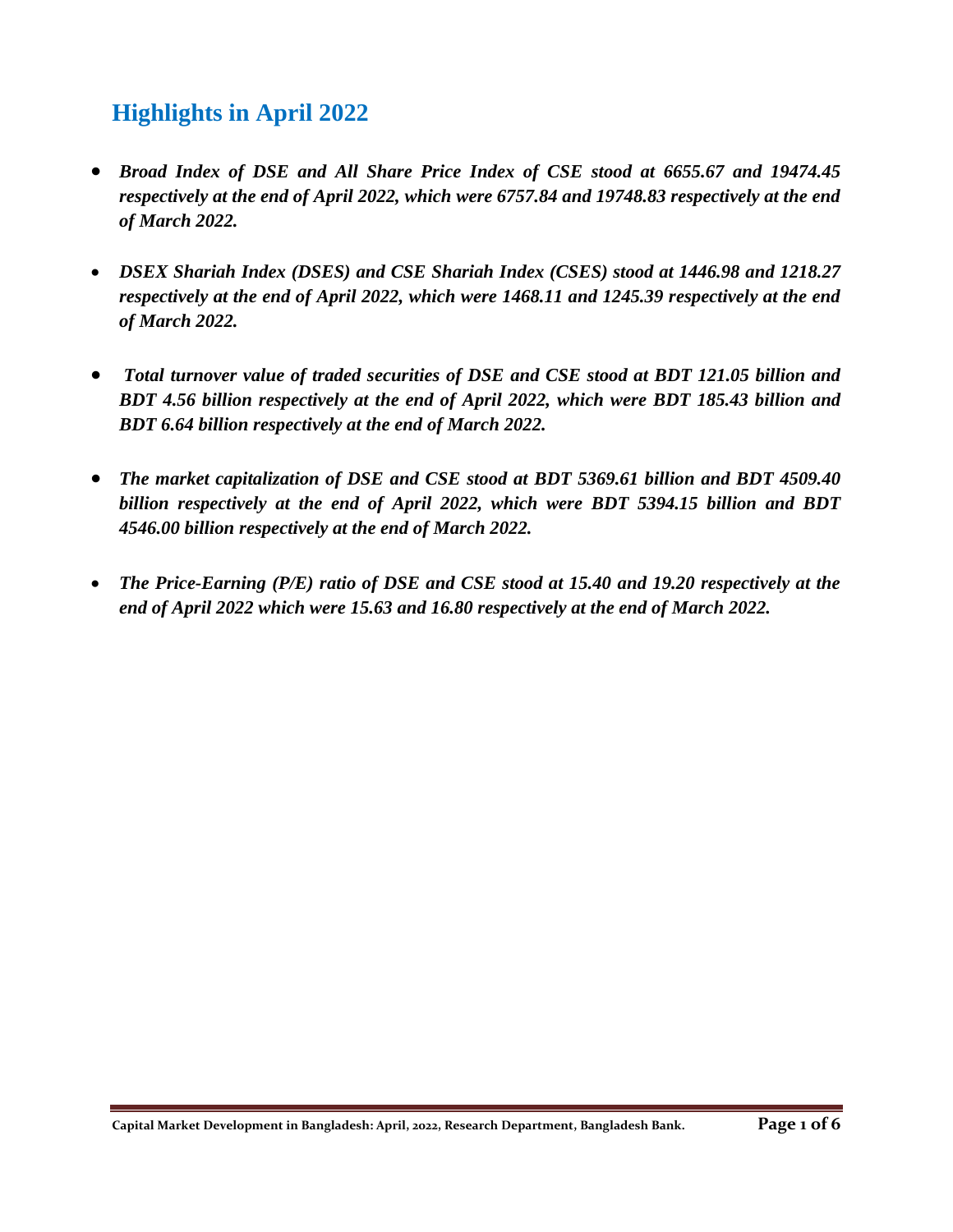### **Capital Market Development in Bangladesh April, 2022**

Capital market acts as a bridge of long term financing for the industrial development of a country through the sale and purchase of shares, debentures, bonds, mutual funds, treasury bills, certificates etc. and the turnover of capital market contributes to the GDP of the country. Capital market in Bangladesh consists of two full-fledged stock exchanges- the Dhaka Stock Exchange (DSE) and the Chittagong Stock Exchange (CSE). Bangladesh Securities and Exchange Commission (BSEC), as watchdog, regulates the stock exchanges of the country.

#### Capital Market Activities during the Month

At the end of April 2022, both DSE and CSE exhibited a downward trend in terms of index and turnover as compared to the end of March 2022. Broad Index of the DSE and all share price index of the CSE were 1.51 percent and 1.39 percent lower respectively than that of the previous month. At the same time, total turnover value of traded securities of DSE and CSE were 34.72 percent and 31.33 percent lower respectively than that of March 2022.

|                               |                                                  |               |                                         |               |                                        |               |                                     |            |                                                     |                                                               |                                            |            | $1.40$ $\mu$ m $\sigma$ $\mu$ $\sigma$ $\mu$ |            |
|-------------------------------|--------------------------------------------------|---------------|-----------------------------------------|---------------|----------------------------------------|---------------|-------------------------------------|------------|-----------------------------------------------------|---------------------------------------------------------------|--------------------------------------------|------------|----------------------------------------------|------------|
| <b>End of</b><br><b>Month</b> | <b>Enlisted</b><br><i>issues</i><br>(Incl.Mutual |               | <b>Issued capital</b><br>and Debentures |               | <b>Market</b><br><b>Capitalization</b> |               | <b>Turnover during</b><br>the month |            | <b>Major Indices</b>                                |                                                               | <b>Price/Earning</b><br>Ratio <sup>2</sup> |            | Yield <sup>3</sup>                           |            |
| <b>Funds/Deb.)</b>            |                                                  | (Billion BDT) |                                         | (Billion BDT) |                                        | (Billion BDT) |                                     |            |                                                     |                                                               |                                            |            |                                              |            |
|                               | <b>DSE</b>                                       | <b>CSE</b>    | <b>DSE</b>                              | <b>CSE</b>    | DSE <sup>1</sup>                       | <b>CSE</b>    | <b>DSE</b>                          | <b>CSE</b> | <b>DSE Broad</b><br>Index<br>(DSE<br>Shariah index) | <b>CSE All Share</b><br>Price Index<br>(CSE Shariah<br>index) | <b>DSE</b>                                 | <b>CSE</b> | <b>DSE</b>                                   | <b>CSE</b> |
| $Apr-22$                      | 623                                              | 363           | 1510.68                                 | 904.39        | 5369.61                                | 4509.40       | 121.05                              | 4.56       | 6655.67<br>(1446.98)                                | 19474.45<br>(1218.27)                                         | 15.40                                      | 19.20      | 3.68                                         | 3.43       |
| <b>Mar-22</b>                 | 623                                              | 363           | 1506.79                                 | 896.80        | 5394.15                                | 4546.00       | 185.43                              | 6.64       | 6757.84<br>(1468.11)                                | 19748.83<br>(1245.39)                                         | 15.63                                      | 16.80      | 3.77                                         | 3.43       |
| <b>Feb-22</b>                 | 622                                              | 361           | 1505.36                                 | 891.35        | 5437.19                                | 4587.74       | 221.00                              | 8.27       | 6739.45<br>(1453.48)                                | 19641.26<br>(1225.85)                                         | 16.15                                      | 17.09      | 4.08                                         | 3.76       |
| $Jan-22$                      | 622                                              | 361           | 1505.10                                 | 891.12        | 5569.82                                | 4745.74       | 312.61                              | 9.41       | 6926.29<br>(1481.89)                                | 20298.59<br>(1265.70)                                         | 16.58                                      | 17.66      | 3.97                                         | 3.63       |
| <b>Dec-21</b>                 | 617                                              | 356           | 1463.66                                 | 850.09        | 5421.96                                | 4585.54       | 193.65                              | 11.07      | 6756.66<br>(1431.12)                                | 19666.07<br>(1211.44)                                         | 16.29                                      | 17.29      | 4.07                                         | 3.71       |
| <b>Nov-21</b>                 | 614                                              | 353           | 1458.53                                 | 847.86        | 5364.95                                | 4552.33       | 266.83                              | 9.56       | 6703.26<br>(1405.55)                                | 19614.38<br>(1197.96)                                         | 17.79                                      | 18.01      | 3.93                                         | 3.51       |
| <b>Oct-21</b>                 | 612                                              | 351           | 1456.74                                 | 847.20        | 5595.79                                | 4782.45       | 370.17                              | 13.77      | 7000.95<br>(1470.50)                                | 20480.31<br>(1266.48)                                         | 18.75                                      | 18.94      | 3.72                                         | 3.35       |
| $Sep-21$                      | 611                                              | 351           | 1411.06                                 | 847.04        | 5815.43                                | 5037.43       | 507.06                              | 18.42      | 7329.04<br>(1592.10)                                | 21377.07<br>(1367.49)                                         | 20.12                                      | 19.97      | 3.49                                         | 3.16       |
| <b>Aug-21</b>                 | 611                                              | 351           | 1410.72                                 | 846.96        | 5579.72                                | 4804.20       | 451.19                              | 17.09      | 6869.25<br>(1490.30)                                | 19997.45<br>(1277.18)                                         | 20.02                                      | 19.23      | 3.64                                         | 3.31       |
| <b>Jul-21</b>                 | 610                                              | 349           | 1400.36                                 | 837.15        | 5344.05                                | 4576.75       | 233.03                              | 9.05       | 6425.26<br>(1401.05)                                | 18635.40<br>(1177.70)                                         | 19.17                                      | 18.32      | 3.79                                         | 3.88       |
| $Jun-21$                      | 609                                              | 348           | 1397.34                                 | 833.65        | 5142.82                                | 4383.65       | 435.09                              | 21.30      | 6150.48<br>(1314.76)                                | 17795.0<br>(1091.85)                                          | 18.50                                      | 17.68      | 3.98                                         | 3.63       |
| $Mav-21$                      | 604                                              | 345           | 1392.44                                 | 827.92        | 5038.69                                | 4288.28       | 310.10                              | 15.46      | 5990.99<br>(1286.20)                                | 17359.57<br>(1044.59)                                         | 18.31                                      | 17.40      | 4.06                                         | 3.70       |
| Apr-21                        | 604                                              | 345           | 1387.28                                 | 824.31        | 4707.13                                | 3973.52       | 143.77                              | 8.69       | 5479.62<br>(1249.82)                                | 15844.80<br>(1003.67)                                         | 16.91                                      | 16.44      | 4.26                                         | 3.59       |

#### **Table-1: Monthly Trends in Important Indicators of DSE and CSE**

**Source**: Dhaka Stock Exchange (DSE) & Chittagong Stock Exchange (CSE)

**Note:** BDT= Bangladeshi Currency (Taka)

<sup>1</sup>Total market capitalization of all listed securities includes companies, mutual funds, corporate bonds, treasury bonds and debentures.

 $^{2}P/E = \frac{\text{closing price}}{\text{cutoff}}$ earning per share ;  $3$  Yield =  $\frac{\text{dividend per share}}{\text{distance}} \times 100$ closing price

(BDT in billions)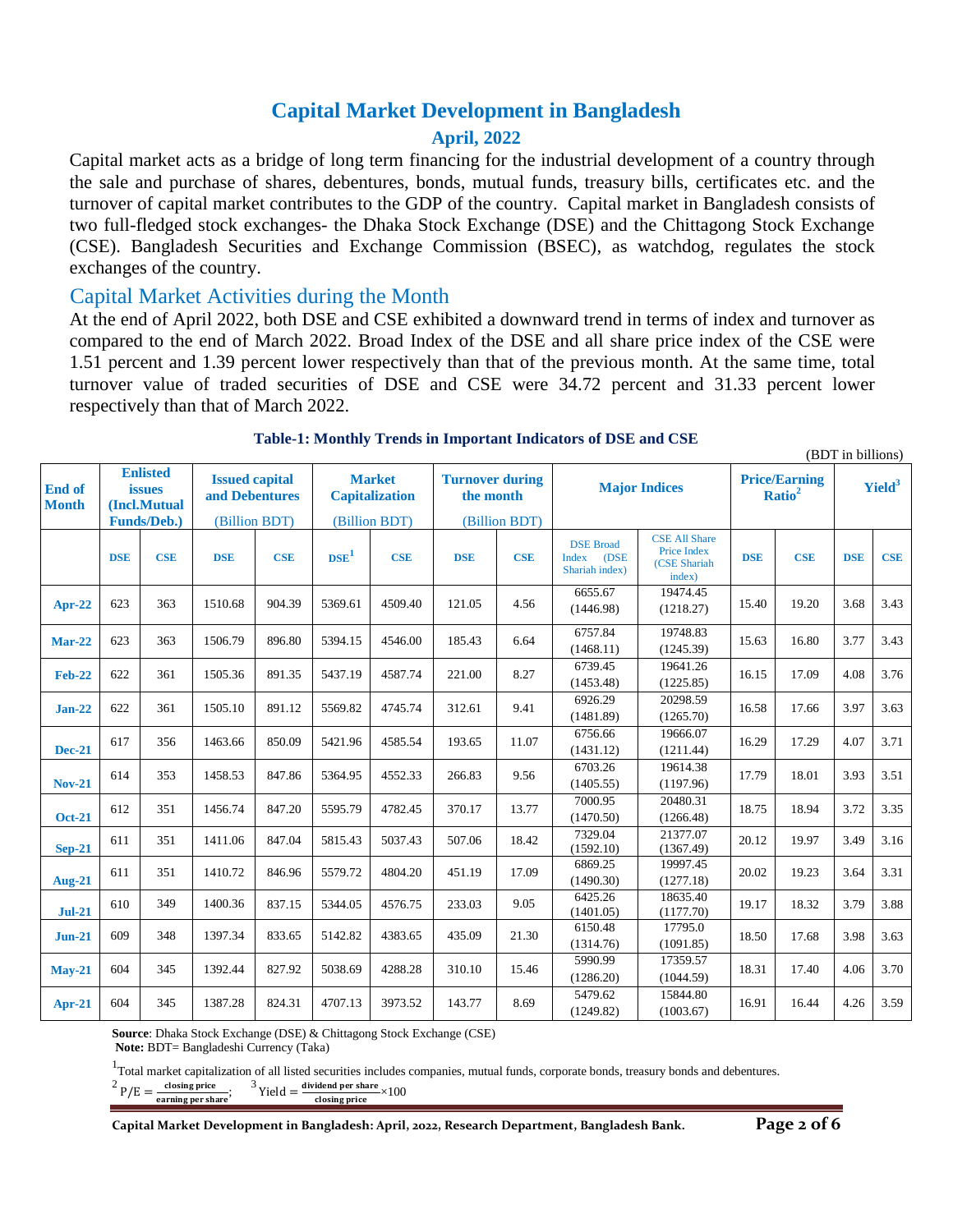### Dhaka Stock Exchange (DSE)

The total number of listed securities stood at 623 at the end of April 2022. Among the listed securities, there were 349 companies, 36 mutual funds, 222 government bonds, 8 debentures, and 8 corporate bonds. The number of companies consists of 33 banks, 23 financial Institutions, 53 insurance companies, and 240 other companies.



DSE Broad Index (DSEX) stood at 6655.67 at the end of April 2022 which was 1.51 percent lower than that of March 2022 but 21.46 percent higher than that of the same month of the previous year. The market capitalization of DSE stood at BDT 5369.61 billion at the end of April 2022 which was 0.46 percent lower than that of March 2022 but 14.07 percent higher than that of the same month of the preceding year (Chart-1).

The ratio of market capitalization to GDP (at current market price) stood at 13.50 percent at the end of April 2022 which was 13.57 percent at the end of March 2022 and 16.83 percent in the corresponding month of the previous year (Table-2).

| <b>Month</b>   | <b>Market Capitalization to GDP ratio</b> |
|----------------|-------------------------------------------|
| April-2022     | 13.50                                     |
| March-2022     | 13.57                                     |
| February-2022  | 13.67                                     |
| January-2022   | 14.01                                     |
| December-2021  | 13.64                                     |
| November-2021  | 13.44                                     |
| October-2021   | 14.07                                     |
| September-2021 | 14.62                                     |
| August-2021    | 14.03                                     |
| July-2021      | 13.44                                     |
| June- $2021$   | 18.39                                     |
| May-2021       | 18.02                                     |
| April-2021     | 16.83                                     |

| Table-2: Market Capitalization to GDP ratio <sup>4</sup> |  |  |
|----------------------------------------------------------|--|--|
|----------------------------------------------------------|--|--|

**Source: Wing's own calculation**

<sup>4</sup>The ratio of market capitalization to GDP for a particular month is calculated as total market capitalization of that month divided by the total GDP (at current market price) of the fiscal year in which this particular month belongs.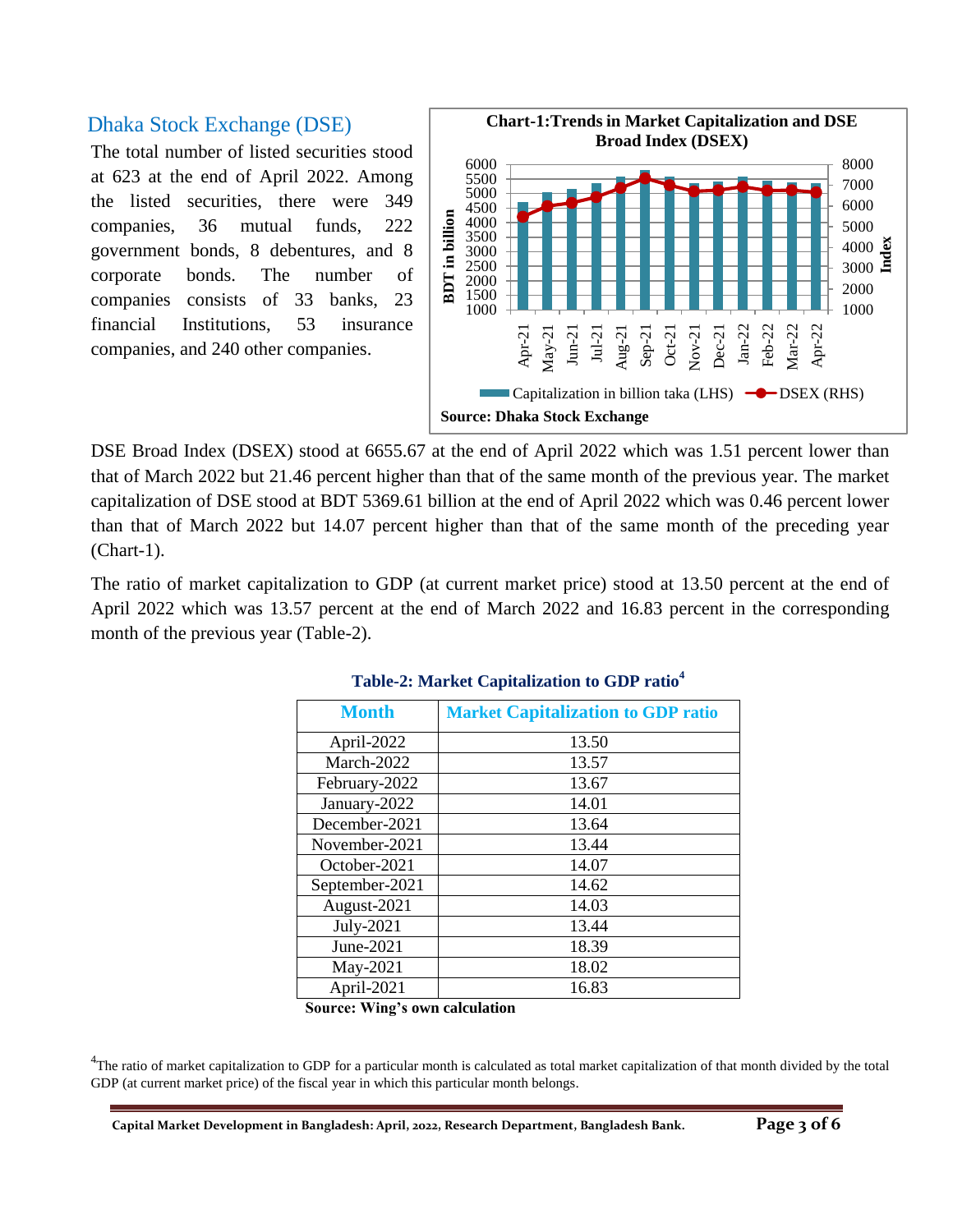During April 2022, value of total turnover of the traded securities stood at BDT 121.05 billion which was 34.72 percent and 15.80 percent lower than that of March 2022 and the corresponding month of the previous year respectively. The trend of turnover in DSE is shown in chart-2.



At the end of April 2022, DSEX Shariah Index (DSES) stood at 1446.98 which was 1468.11 at the end of March 2022 and 1249.82 at the end of April 2021. The trend in DSEX Shariah index (DSES) is shown in chart-3.



The Price-Earning (P/E) ratio of all securities stood at 15.40 at the end of April 2022 which was 15.63 at the end of March 2022. This ratio was 16.91 at the end of April 2021. The yield of all securities slightly decreased to 3.68 at the end of April 2022 which was 3.77 at the end of March 2022 and 4.26 at the end of April 2021. Trends of price-earnings ratio and yield are shown in the Chart-4.

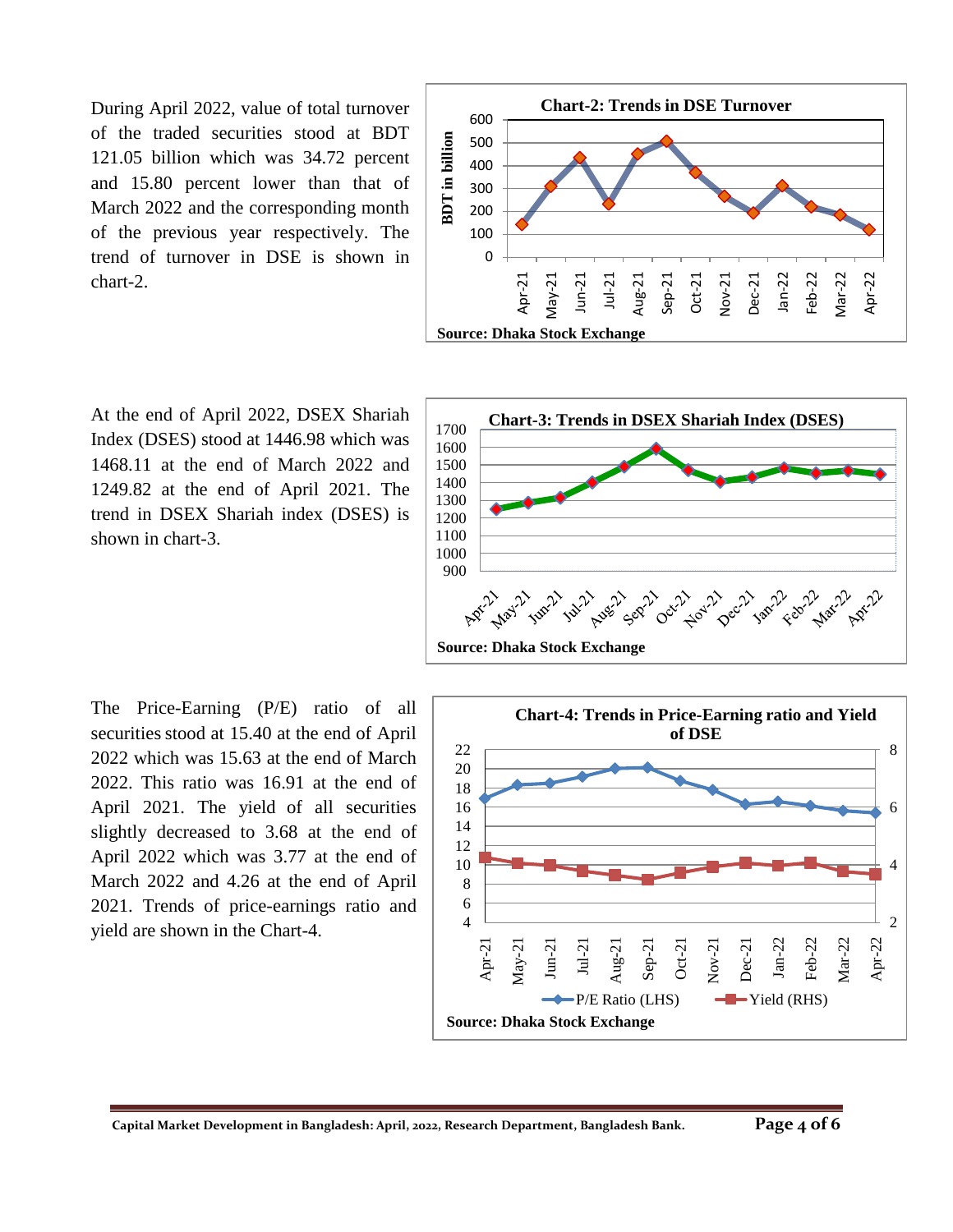# **Sector-wise Issued Capital and Market Capitalization of DSE**

The total amount of issued capital stood at BDT 1510.68 billion at the end of April 2022, which were BDT 1506.79 billion at the end of March 2022 and BDT 1387.28 billion at the end of April 2021**.** Among different sectors, Bangladesh Govt. Treasury Bonds (BGTBs) dominated the market in terms of issued capital at the end of April 2022. This sector alone issued around 39.29 percent of the capital followed by Banks 23.55 percent, Mutual Funds 3.60 percent, Financial Institutions (FIs) 3.51 percent, Insurance Companies 1.86 percent and others 28.19 percent (Chart-5).

The total amount of market capitalization was BDT 5369.61 billion at the end of April 2022, which were BDT 5394.15 billion at the end of March 2022 and BDT 4707.13 billion at the end of April 2021**.**  Among different sectors, Pharmaceuticals & Chemicals alone recorded as the highest contributor of market capitalization which was 15.23 percent followed by Banks 14.68 percent, Telecommunication 13.40 percent, Engineering 12.13 percent, Fuel & Power 10.02 percent, Food & Allied Product 8.71 percent, Financial Institutions 4.26 percent, Insurance Companies 3.80 percent and others 17.70 percent  $(Chart-6)^5$ .





<sup>&</sup>lt;sup>5</sup> Sector-wise market capitalization of all listed securities excludes that of Bangladesh Govt. Treasury Bonds (BGTBs) and debentures since these two types of products are not taking part in trading in the market.